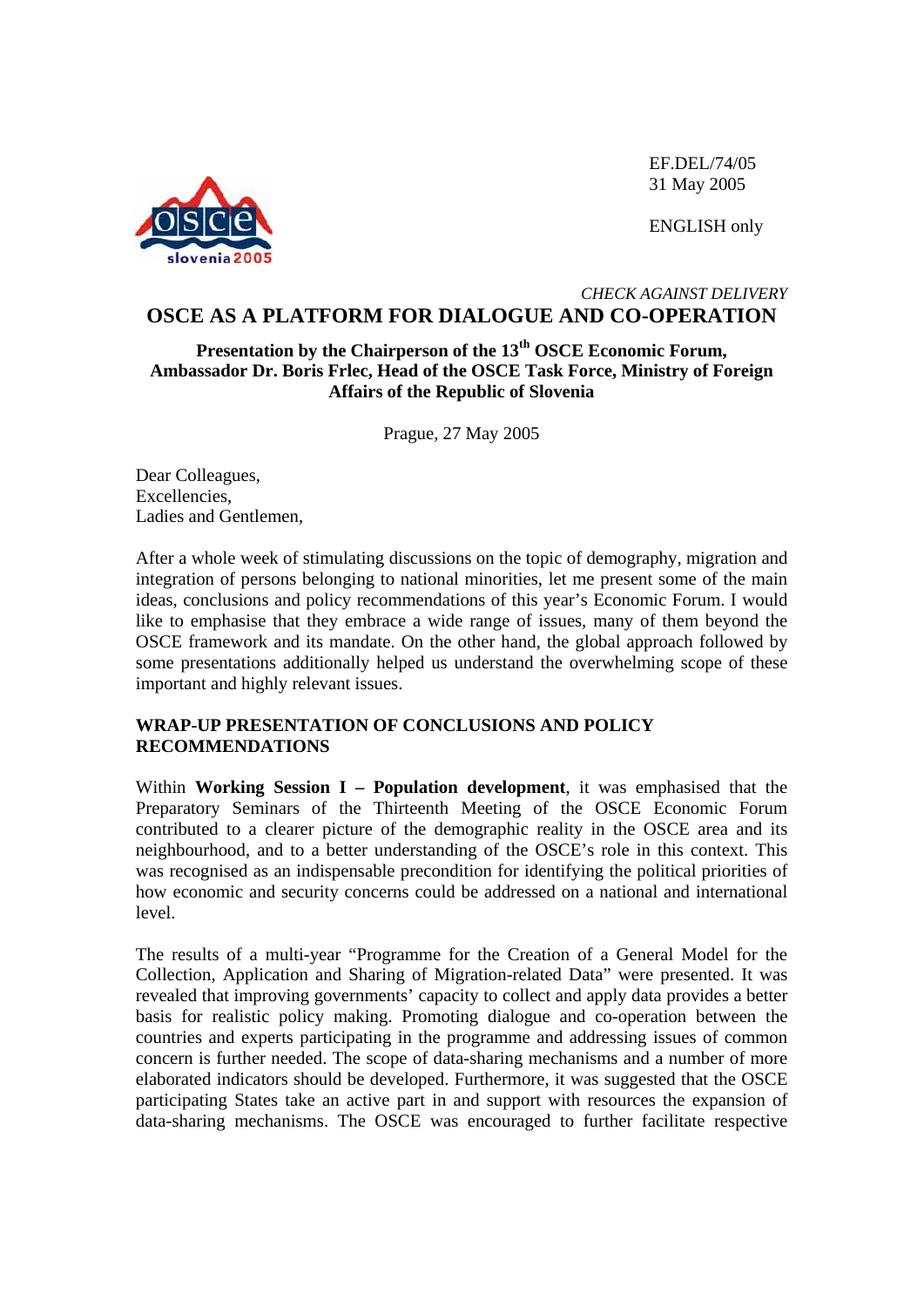multinational programmes, seminars and training in order to support the abovementioned objectives.

Demographic changes and trends in the context of demographic transitions of the  $20<sup>th</sup>$ century were elaborated as well. The historical assumption that fertility decline would stop at the replacement level has not been confirmed in reality. Namely, half of the world population today is below replacement level and Europe was the first continent to fall below it. This fact, in combination with higher life expectancy and the decline of the working population, has already had negative social and economic impact on the whole OSCE, with possible serious implications for stability and security.

It is therefore important to identify research priorities and determine institutional needs in the field of population development. There is an urgent need for comparative European demographic analysis that goes beyond the already existing networking of national institutes. Thus, it was proposed to establish a European Population Research Centre with direct communication to policy making, which would conduct policy-relevant research and analysis to the highest standards. The OSCE is expected to make a political contribution to this objective by addressing the governments of the participating States accordingly.

It was proposed to establish a specific Forum to focus on demographic trends and population development, including migration by transforming the existing Informal Working Group on Gender Equality and Anti-Trafficking and broadening its mandate. This Working Group could additionally focus on promoting activities for increasing awareness arising from the challenges and responses required in the sphere of demography, migration and integration, promotion of standard-setting and gender equality as a prerequisite for sustainable family policy. It shall furthermore provide best practices for combining maternity and family commitments with professional careers for women and men on an equal footing. In order to assist the Working Group with analytical studies and background material and data, it was suggested to establish a special unit within the Office of the Coordinator of Economic and Environmental Activities.

Within the discussion of the broad and complex field of migration, **Session II** dealt with issues concerning the **Improvement of economic prospects in countries of emigration.** The session highlighted the complex interaction between migration and economic development. While improving economic opportunities in countries of origin should help reduce emigration pressures, migrants can also be a resource for economic, social and political progress through remittances and their human capital. Capacity building in education and research was mentioned as a high priority task in the majority of participating States in transition. New approaches to reducing negative impacts stemming from "brain-drain" are also needed. These efforts require broad support from the international community, including the OSCE. A possible niche for the OSCE in this process could be to support some components of education systems that are most relevant for the OSCE agenda, such as education for minorities, migrants and other vulnerable groups. Adequate training programmes, especially those for improving the employment capabilities of these segments and promoting the circulation of migrants between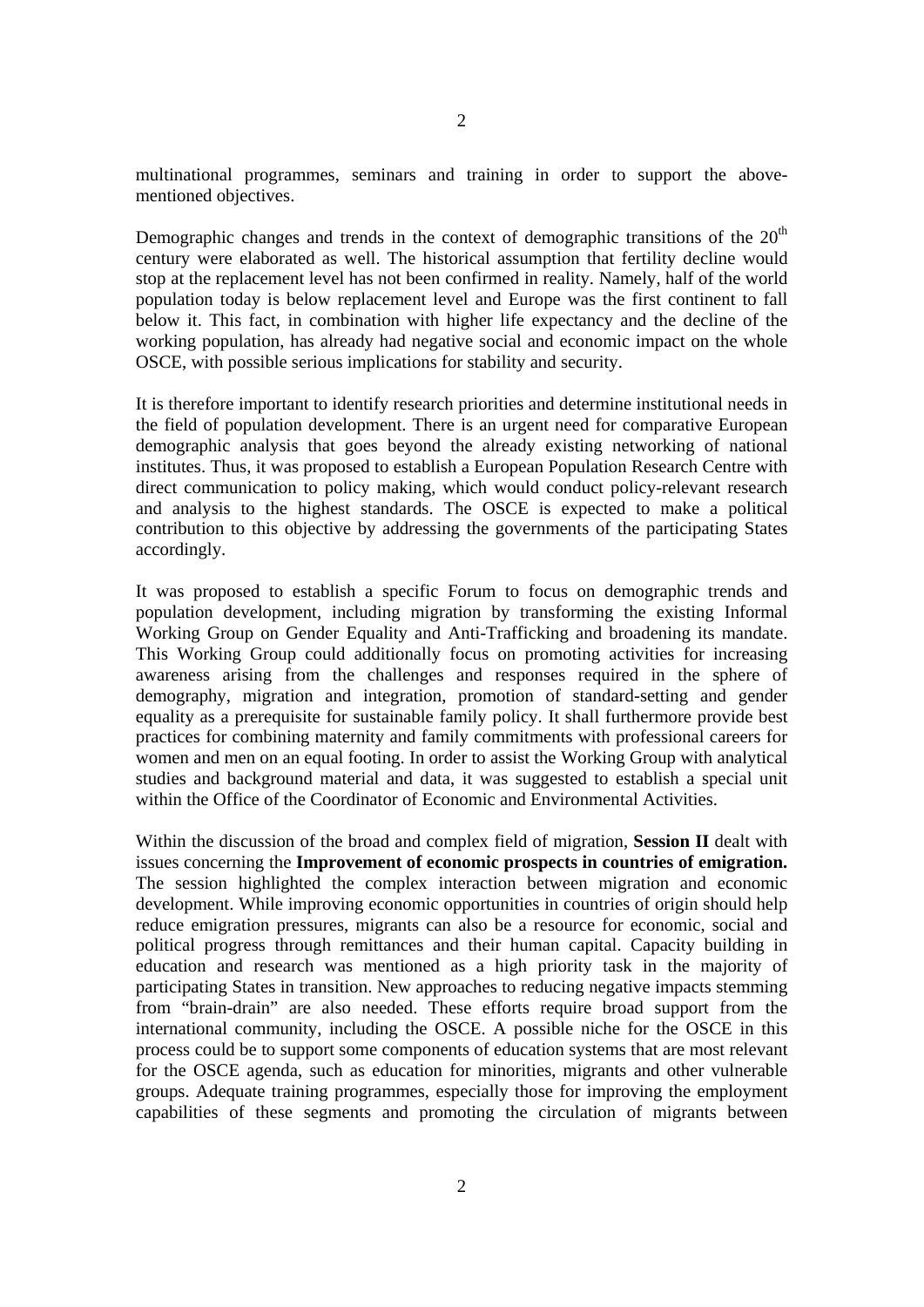countries of destination and countries of origin, should also be stimulated and assisted, especially through the exchange of information and experiences.

Microfinance and Small and Medium Enterprises (SME) lending can be a strong driver of local economic growth. It would be worth addressing the specific problem of youth unemployment. One approach could be to design a programme combining microfinance and/or SME loans with a connected grant programme to provide incentives for SME and micro-entrepreneurs to hire and train younger workers.

The cross-border co-operation between countries with different economic development is very important. It is also very important for more advanced countries to invest in their less developed neighboring regions. That would create more sustainable overall economic growth and better solutions for different social problems, as well as contribute to the containment of irregular economic migration.

**Session III** dealt with issues of **Environment and Migration**. Apart from being caused by personal experience and expectations, migration is also pulled by opportunity and pushed by poverty, wars, and natural and man-made disasters. Estimates show that some 25 million people globally have been forced to abandon their homes, with little hope of returning, due to environmental degradation. In order to alleviate the situation, the importance of community involvement, public awareness and access to information in identifying environmental risks and potential solutions was highlighted.

It was pointed out that only through consistent and co-ordinated action could we purchase for ourselves more lasting security. The equivalent of the cost of 21 days of global expenditures of military presence would be sufficient to solve the most pressing environmental problems and their negative consequences. When devising economic and social policies, an environmental perspective should be taken into account. Co-operation and co-ordination, both between and within States, can help avoid the unforeseen consequences caused by man-made and natural disasters leading to migration and displacement.

Participating States have the responsibility to ensure that rules are in place to protect the environment from unsustainable practices and that these rules are enforced. Environmental security is closely linked to human and economic security. An OSCE cross-dimensional perspective is important when considering cases of environmental migration and displacement.

The OSCE's mandate in enhancing environmental security is primarily political and can be fulfilled *inter alia* by encouraging implementation of existing conventions, securing political support from governments and citizens of affected countries, mobilizing and coordinating resources and helping to recognise the warning signals of environmentally induced population movements. OSCE Field Presences have an important role to play in implementing this mandate, including developing, implementing and monitoring primarily small-scale and community-focussed project activities.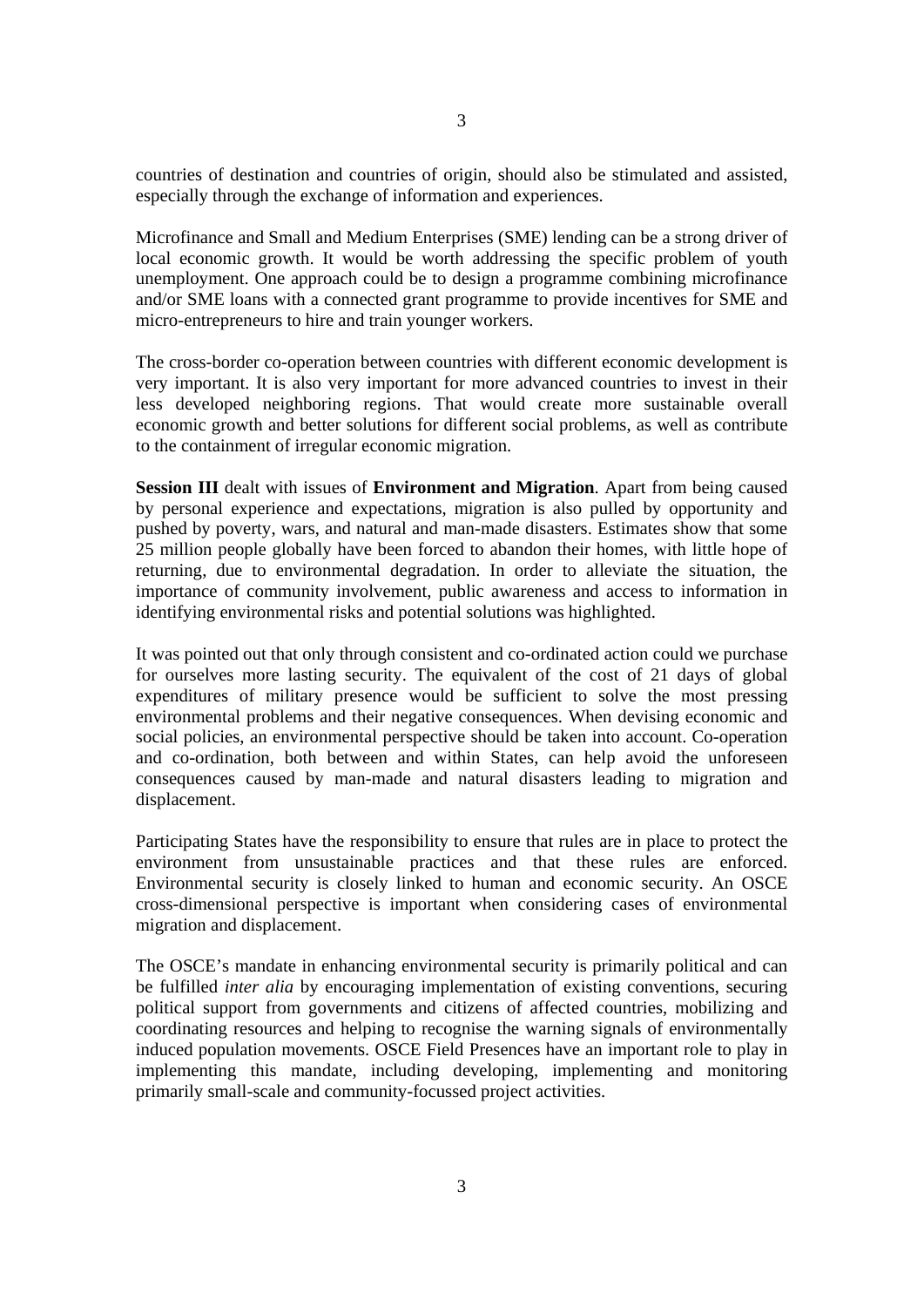**Session IV** aimed at describing and developing ways and means for **Providing services**  for migrants. One of the focal issues addressed was how to develop policy recommendations based on best practices in providing services for migrants as well as to suggest how the OSCE, IOM and other partner organizations could facilitate international co-operation and networking in the field and adopt and implement them in the OSCE region, as appropriate.

Migrants often base their decisions to migrate on poor or inaccurate information. Countries of origin and of destination face many challenges in providing good migrant services, such as the lack of information technology facilities and lack of knowledge on the part of migrants as to how to conduct proper research about their destination country. Further challenges entail common beliefs by migrants that information about immigration to a country of destination is understood as classified information that countries of destination do not wish to share. Migrants often tend to believe that there is reluctance by countries of destination to provide information to countries of origin.

The primary goal of migrant services should therefore be to provide accurate information about destination countries and to assist migrants in language, cultural adaptation and vocational training for jobs in demand in the destination country. International organizations can assist in providing these services and in building the capacity of government structures so that they can later take over the function of providing services such as research, collection and dissemination of information, counselling and training. However, it is equally important that the information on employment opportunities in the countries of origin is provided to those who consider returning home. To enable potential migrants to take an informed decision, information on the risks and consequences of irregular migration should be available.

However, services for migrants should be directed not only at migrants, but also at communities that are affected by migration. Here public-private partnerships, the government and civil society could play a very effective role in providing migrant services. In this sense, migrant services should consist of several activities, such as prearrival services consisting mainly of relevant information for migrants, post-arrival offering information and services such as housing, rights and responsibilities, medical services, education and so on. Next are translation and interpretation services, and measures to reduce community tensions and xenophobic reactions to help communities affected by migrants, including information on the number and the characteristics of migrants.

The OSCE should identify best practices in migrant/immigrant services within the context of OSCE participating State's needs. The criteria would be how different practices enable migrants to integrate into society and increase migrants' positive impact on communities of destination.

Countries of origin and countries of destination should collaborate to provide a one-stop information source for migrants to obtain pre-arrival and post-arrival information on their rights and responsibilities.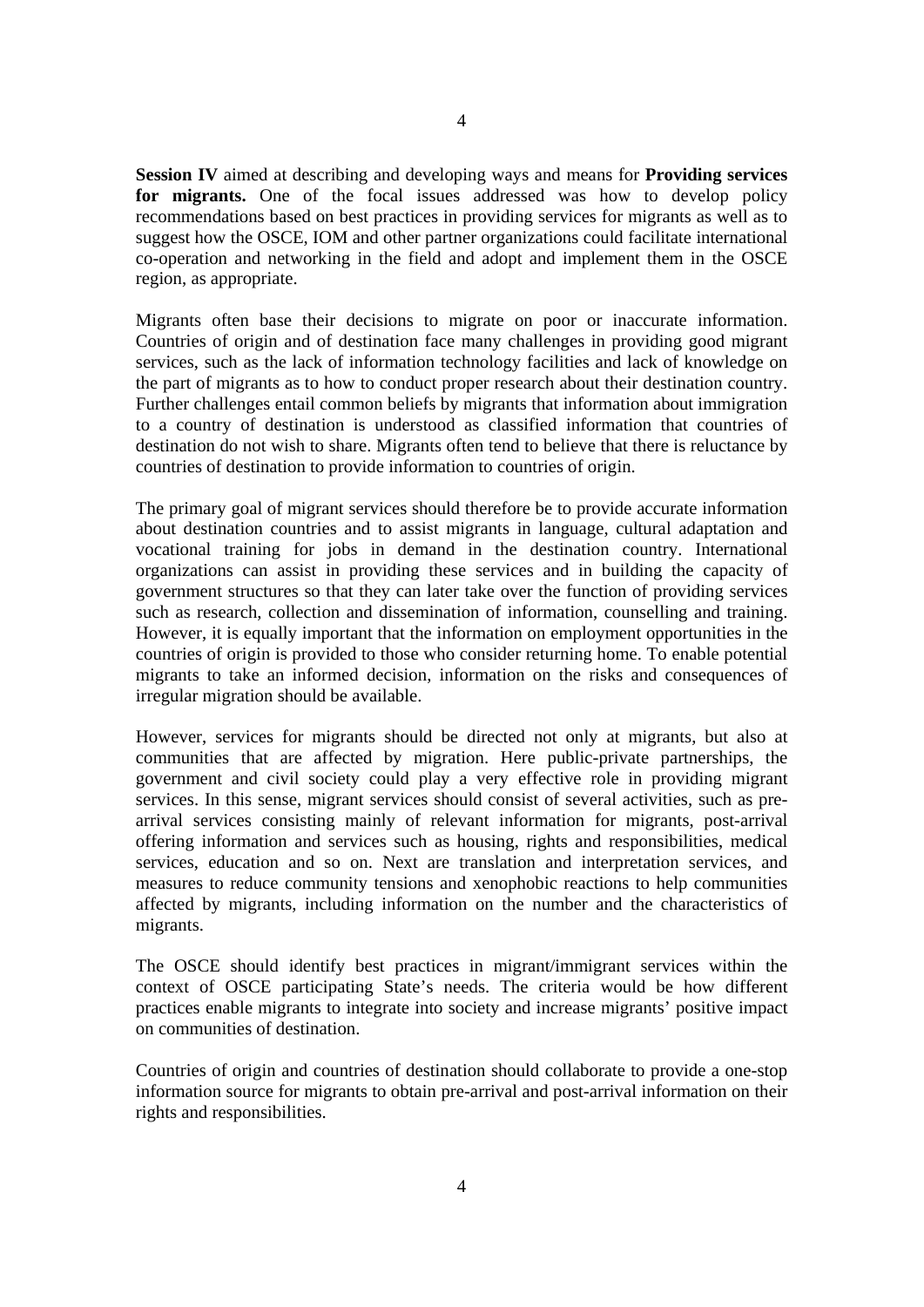Awareness-raising about migration should be done through a combination of government, international organizations, civil society and private sector groups such as business, ethnic, and religious organizations, but most importantly the message must be spread using migrant networks, because migrants are more likely to believe the information being channelled through these sources rather than directly from the government or international organizations.

Building on the OSCE/IOM pilot initiatives, further projects could render assistance to countries of origin in establishing migrant services and migrant information service centres and provide training to national specialists and government officials dealing with migration issues. Apart from that, the OSCE could support regional dialogue on migration issues.

OSCE participating States should support an Internet-based information platform between migrant groups in countries of origin and countries of destination, while the OSCE could serve as a clearing house for information on how national migrant service programmes could be improved.

Within **Session V** attention was given to **Awareness raising and economic integration in countries of destination.** The full economic integration of migrants benefits the migrants and their host communities. Migrants often face challenges to employment stemming from lack of skills, limited host country language fluency and determination in the labour market. Programmes to overcome these barriers are needed to ensure the economic participation of migrants. Respect for the legal rights of migrants as enshrined in international and national law will also help improve the economic integration of migrants. Integration of migrants is, however, complicated by high rates of irregular migration.

According to the estimates presented, there are as many as 6.4 million irregular migrants in Europe. Empirical evidence shows that in some cases, by opening up legal migration channels, irregular migration flows may also increase if steps are not taken to curb these flows. Further elaboration on meaningful and comprehensive migration policies and migration management could lead to sustainable solutions for both countries of origin and countries of destination. In order to develop these policies, there is also a need for government-driven, formal and informal migration dialogue.

It was stressed that the OSCE could contribute to increasing the positive impact of migration through seeking synergies with regional inter-governmental dialogue on migration issues. In co-operation with other relevant organizations, the OSCE should seek to provide assistance in developing and improving national policy framework, legislation and to implement integration and anti-discrimination programmes in participating States.

In co-operation with relevant international organizations, the OSCE could furthermore promote the implementation of relevant international conventions and agreements to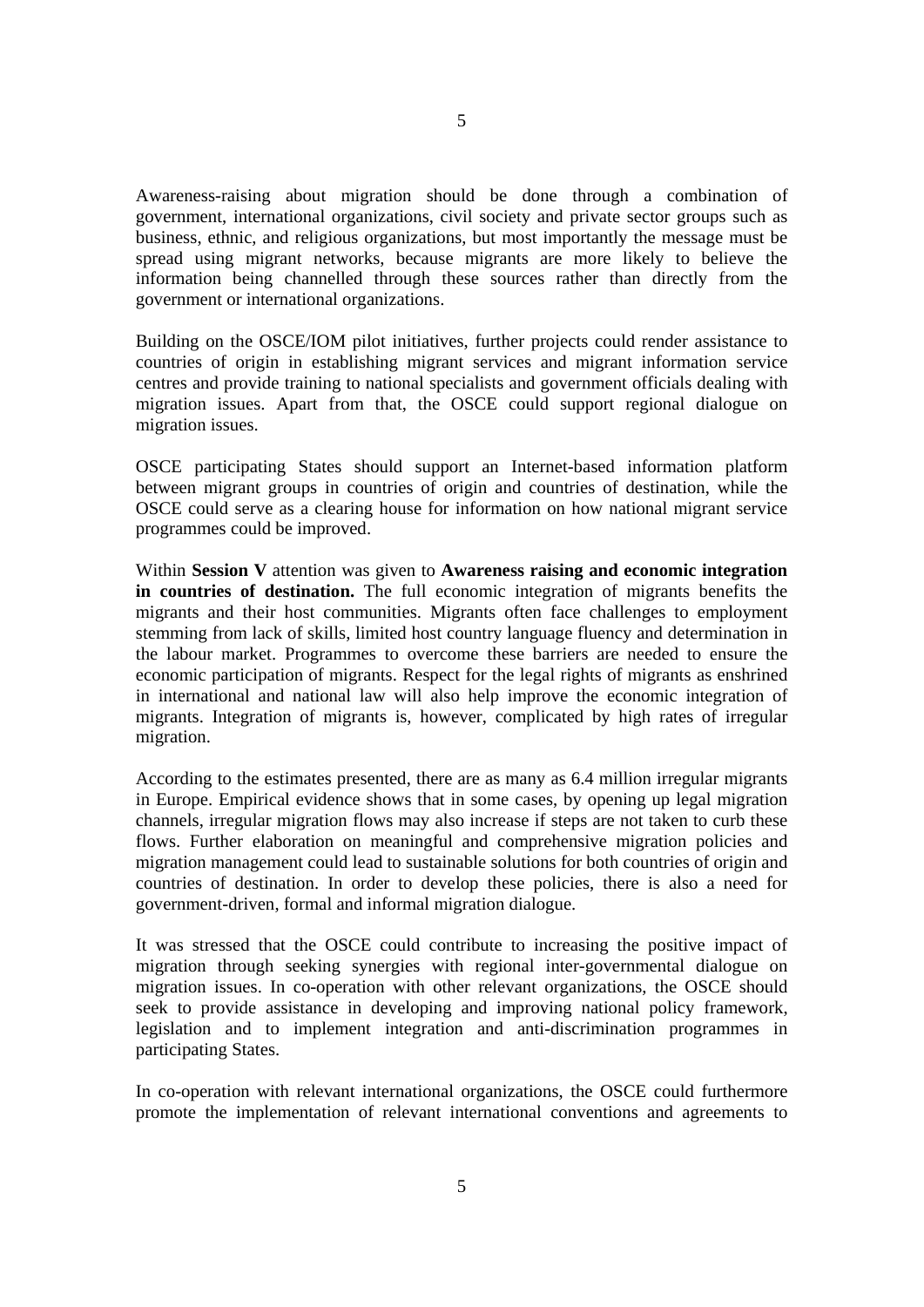protect the rights of migrants and to facilitate the comprehensive integration of migrants in countries of destination. In addition, the OSCE could assist participating States in implementing national and international laws in a coherent and integrated way, bringing social dialogue and policies into action. One of the key actions in this respect could also be to develop programmes to mitigate migration pressures and brain-drain by raising awareness and providing economic opportunities at home.

The significance of **the informal sector** was presented in **Session VI**. It was stressed that there is a two-way connection between the informal sector and irregular migration. The informal sector attracts irregular migrants both for employment and for illegal activities such as trafficking and smuggling. In this respect the OSCE can take an active role with other international organizations and thus contribute to the reduction of all forms of exploitation. In the other direction, irregular migration fuels the development of the informal sector. The informal sector and the irregular migration linked to it have a direct impact on security and stability as well as on human rights and economic development. This makes them relevant for the OSCE, which has an important role to play as a forum for dialogue and exchange of information.

Minimising the negative consequences of the informal sector and irregular migration is a matter of governance and, to this end, commitments of governments to comply with their obligations as enshrined in international law. It requires developing and implementing effective policies in the economic and migration spheres, both in countries of origin and countries of destination, in order to encourage regular migration, discourage irregular migration and promote sustainable economic development.

The OSCE can usefully help raising awareness of the benefits of regular migration, risks of irregular migration and opportunities for forging bilateral, regional and other agreements in order to reduce the negative impact of irregular migration linked to the informal sector.

### **Session VII** touched upon **Policies of integration of persons belonging to national minorities**.

Modern societies, including the societies of the participating States of the OSCE, have always been and still are internally diverse. Diversity is constantly increasing due to migration and the globalization process. For this reason, diversity needs not only to be acknowledged, but also needs to be managed to ensure stability and peace in multi-ethnic and multi-cultural societies.

The best way to manage diversity is "integration respecting diversity". This concept is based on the full and equal participation in all sectors of society of all persons, including those belonging to national minorities. Such integration should respect human rights and fundamental freedoms, among them the right of persons belonging to national minorities to maintain their own identity and culture. This integration is in the interest not only of persons belonging to national minorities, but also in the interest of society as a whole. It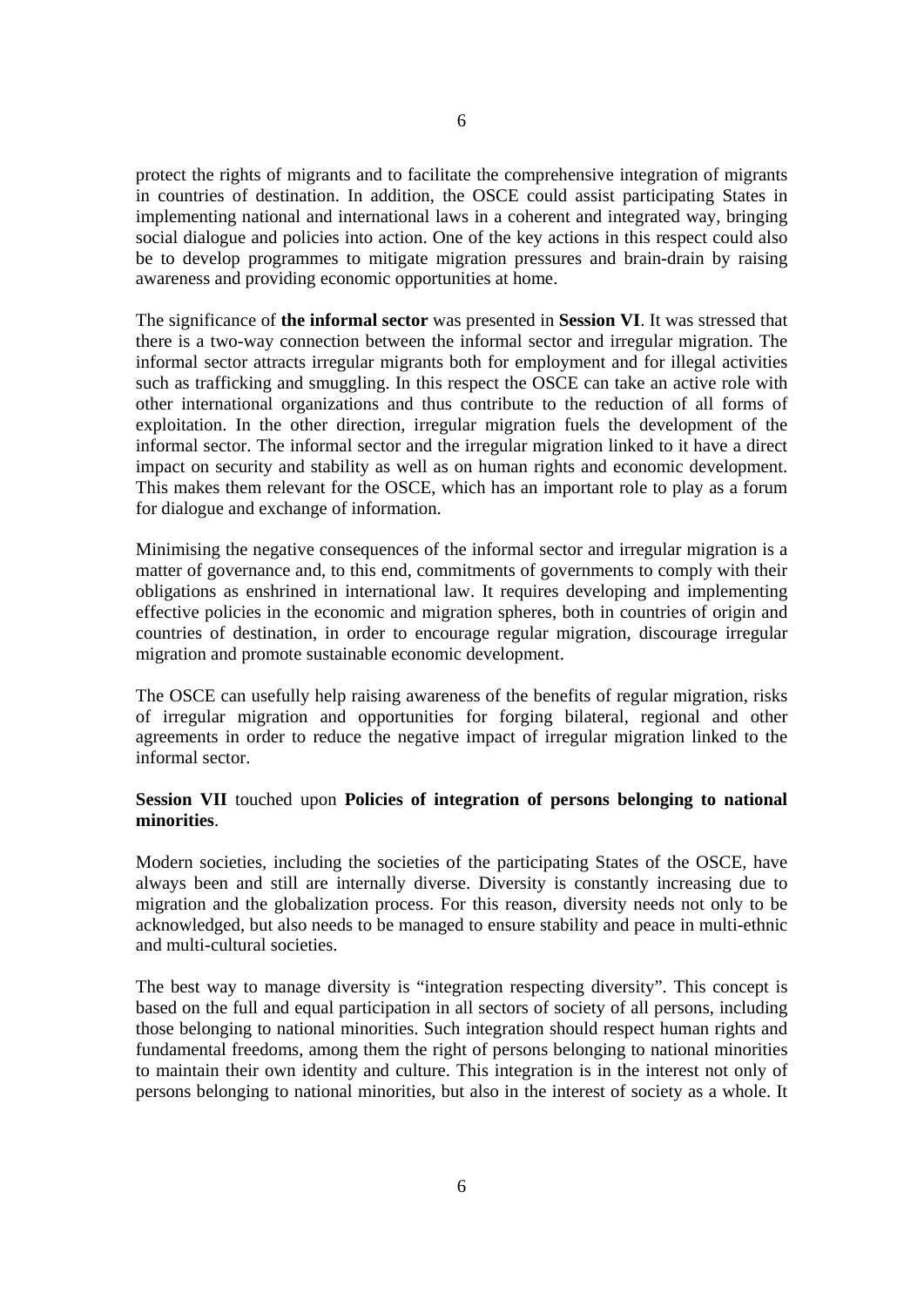reduces risks of conflicts and increases the possibilities for economic and social development.

Integration respecting diversity is a **two-way process**. It requires the active participation of all relevant actors, such as the state, institutions, civil society and individuals, including persons belonging to minorities. Speaking of active participation, its essential components are political, cultural and economic participation. Education and the media, as well as science and research, also play particularly important roles in striving for inclusion, integration and participation of persons belonging to national minorities.

The principle of non-discrimination is the starting point for a legal framework, standards and policy instruments of integration respecting diversity. This principle has evolved from strictly formal equality into one which seeks to promote substantive equality. It is not only about the right to participate, but also about the opportunity to participate. To achieve this, special measures may be needed, for example in employment or education policies. These measures need to be tailor-made, especially when they are to stimulate integration of marginalized minorities. However, these special measures should be temporary and should not result in reverse discrimination.

Another useful policy instrument is the impact assessment of all existing and new governmental policies from the perspective of persons belonging to national minorities. Consultation with representatives of these groups is essential in this respect. All policies and measures should seek to promote the integration of persons belonging to national minorities and potentially excluded, including economically and socially deprived, persons, in many cases migrants.

It was suggested that the OSCE draft and adopt a statement of principles for integration respecting diversity. Focusing on persons belonging to national minorities, it might have wider application in the OSCE participating States. Such a set of principles should be based on existing OSCE and other international standards. It should also take into account positive practices in the participating States and include all key elements of the integration process.

**Session VIII – Economic and social integration of persons belonging to national minorities** built upon the discussion in the previous session, focusing on some specific dimensions of integration. In this context it was concluded that marginalisation, poverty, lack of access to education and economic opportunity are dangerous. They could potentially even result in social and economic instability and unrest. Considering the living conditions and marginalization of the Roma and Sinti, policies and measures for the improvement of their situation and for their equal integration deserve more attention.

Discussing inclusion and integration, it should be stressed that this problem is wider than the High Commissioner on National Minorities mandate. Namely, in addition to persons belonging to national minorities, other individuals, such as migrants, new minorities and others, can be de-privileged, excluded or discriminated against.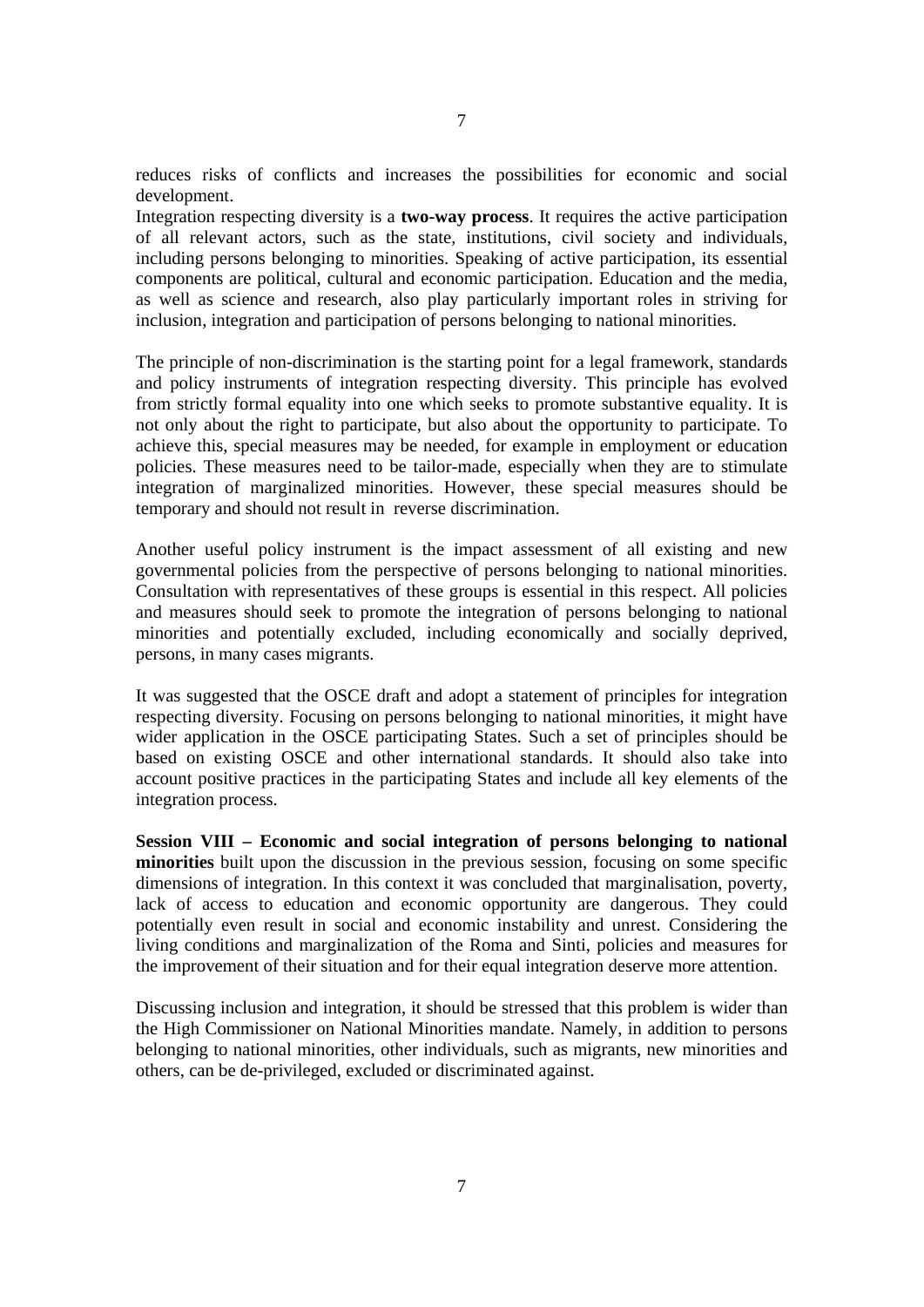Regardless of the official recognition of a specific, distinct community as a national minority, the existing international standards regarding the protection of persons belonging to national minorities should be applied. Furthermore, it was expressed that the principles of integration of persons belonging to national minorities could be relevant universally.

Activities, programmes and measures should focus on training, capacity building and other empowerment activities. They should be targeted and adjusted to the specific needs of individual minorities. Simultaneously, they should lead to the mainstreaming and full integration of minorities in the regions where they live. In this context, the initiative to draft and adopt a set of principles on integration was supported.

One delegation insisted/requested that the OSCE should consider developing measures that could contribute to ensuring the legitimate rights of persons belonging to national minorities in Latvia and Estonia.

On the margins of this year's Economic Forum, four side events were organized:

The **Side event with the Mediterranean Partners for Co-operation** was organized this year for the second consecutive time. The event was aimed at discussing migration and the economic development of the sending countries.

It was mentioned that migration has a strong impact on the security, stability and development of the South Mediterranean region. An in-depth discussion on this issue will continue at the forthcoming Mediterranean Seminar, to be held in Rabat, Morocco, in September 2005 and is expected to lead to concrete recommendations. Although positive dialogue has been established between the northern and the southern shores of the Mediterranean, what is necessary is to focus on the economic and human aspects of migration. The OSCE has an important role to play in this respect. The need to stimulate re-investment of remittances in the countries of origin was noted. Concerning remittances, these are frequently much higher than the amount of foreign aid and foreign direct investment in sending countries.

The **Side event on implementing the Roma and Sinti Action Plan** focused on the increasing access of the Roma to employment and their inclusion in sustainable economic development. Within this session, the need for improved dialogue and co-operation of all relevant actors at the national and international level was stressed. They must facilitate joint planning and programmes for taking advantage of synergies when developing common polices and strategy.

The National Action Plans were mentioned as a vehicle for improving the situation of Roma and Sinti. They should address the issues of education and training, employment and economic initiative, health and housing, information and communication, and the adoption of anti-discrimination legislation. The central goal should be the inclusion and integration of the Roma and Sinti in all spheres of life – economic, political, cultural, and social, including facilitating their participation in mainstream political parties.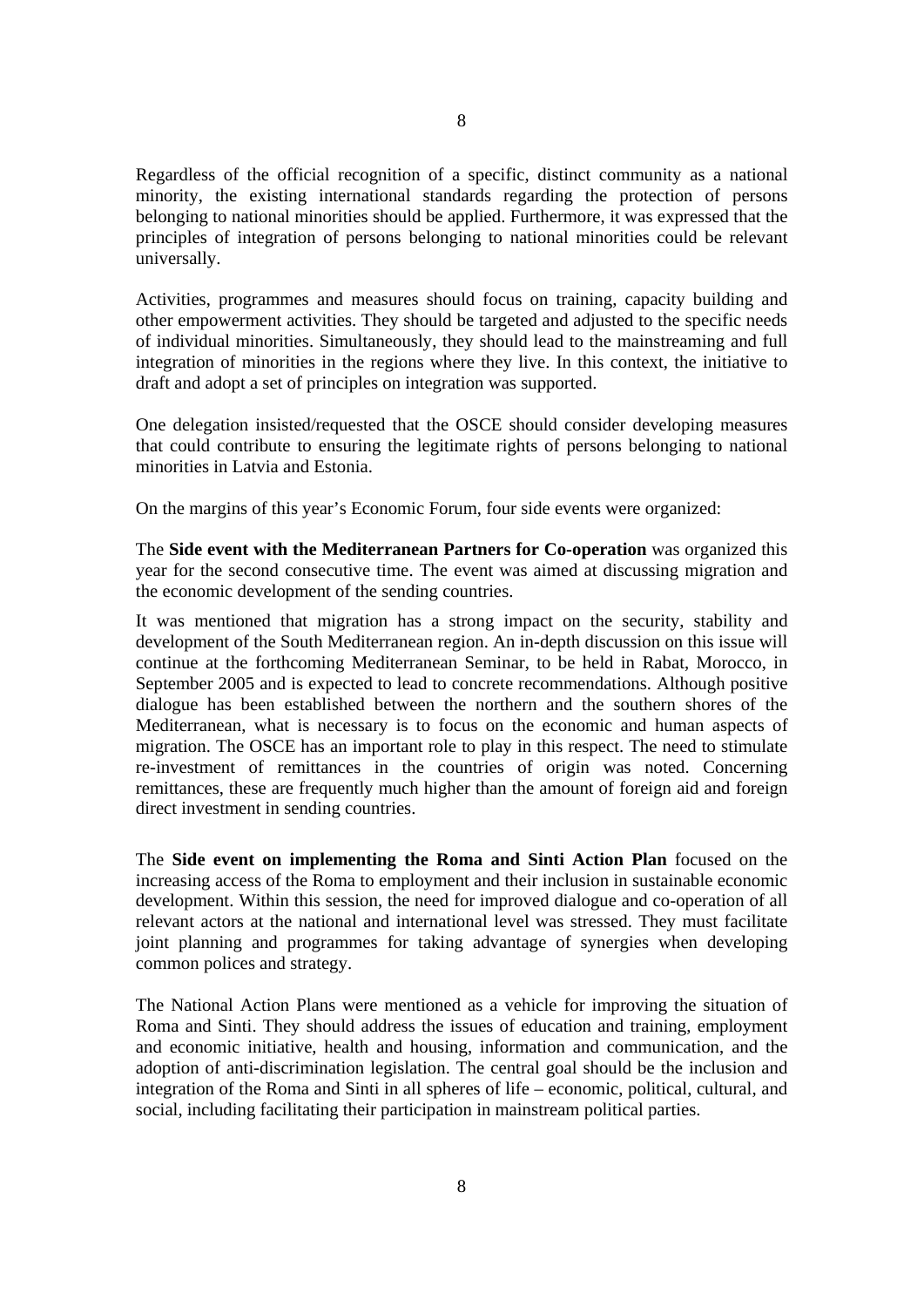Furthermore, the participating States should keep their commitments and increase their efforts to implement the OSCE Action Plan on Roma and Sinti issues. The ODHIR and OCEEA should enhance their activities aiming to strengthen the organizational capacity of Roma and Sinti associations for them to become effective partners for implementing Roma-related policies. It was recommended to OSCE institutions to consider the possibility of establishing a Fund for sustainable development of local Roma communities.

During the discussion at the **Side event on OCEEA Anti-Trafficking Programme on Public-Private Co-operation in the Prevention of Trafficking in Human Beings** noted that greater emphasis on economic empowerment activities aimed at income generation and job creation in countries of origin is needed in order to help stem economic migration, alleviate poverty and help break the cycle of trafficking in human beings. The OSCE could engage development organizations and international financial organizations, such as the World Bank, in programmatic discussions on targeting economic development programmes for vulnerable/at-risk groups and marginalized regions.

Changes in patterns and routes of trafficking call for a more intensified multi-sectoral approach, involving government, civil society and the private sector/business community in co-operative efforts to combat trafficking in human beings.

Greater political and resource commitment is needed in addressing the demand side of trafficking, both within as well as outside OSCE regions.

The last side event contained a presentation of the labour migration project in Armenia. It represented a practical example of OSCE field work in the sphere of labour migration.

There are two parts of the project: review of migration legislation and the administration framework, and the nation-wide representative sociological survey of households. These elements present a starting point for policy formulation on labour migration.

### **THE ROLE OF THE OSCE IN ADDRESSING ISSUES RELATED TO DEMOGRAPHIC DEVELOPMENT, MIGRATION AND INTEGRATION OF PERSONS BELONGING TO NATIONAL MINORITIES**

Excellencies, Ladies and Gentlemen,

Let me present the view of the OSCE Chairmanship regarding the role of the OSCE in addressing issues related to demographic development, migration and integration of persons belonging to national minorities. Several ideas expressed within the preparatory process and the Economic Forum itself are good and deserve proper consideration; some are too ambitious and do not take into the account the nature of our Organization. Nevertheless, we should focus on those that are, in our view, feasible and realistic.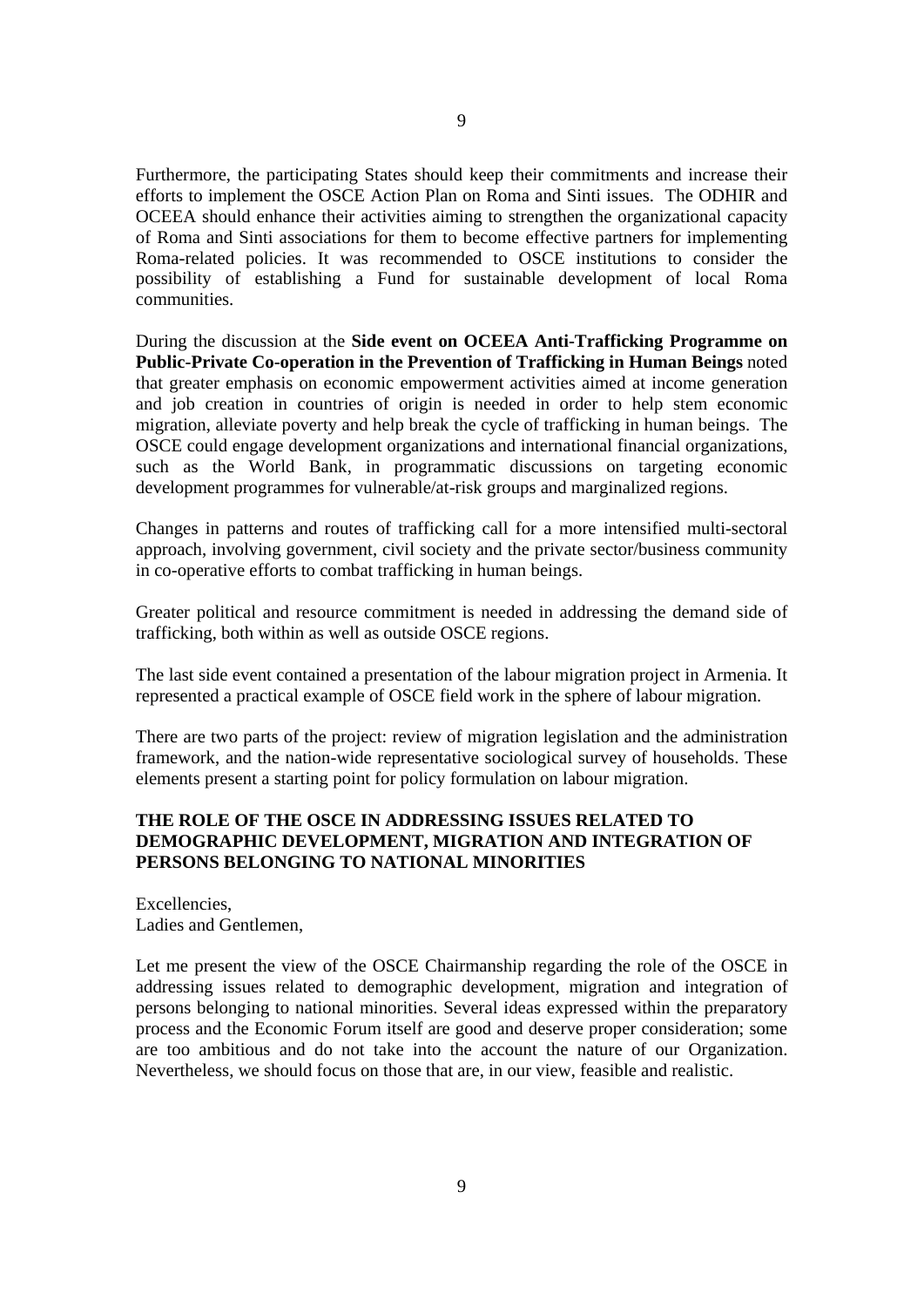Our ambition is to prepare an Action Plan or Strategy on managing migration issues, for adoption at the Ministerial Council meeting in Ljubljana in December this year.

In our view, our next priority should be to formulate a Statement of Principles, guiding the integration of persons belonging to national minorities, for its endorsement in Ljubljana.

The OSCE should continue to serve as a forum for discussion on the issues of migration and the economic and social aspects of integration of persons belonging to national minorities. In this connection, we extend our full support for the organization of the regional conference/workshop on migration in the CIS region.

Furthermore, we would like to express our support for the idea of preparing a Handbook on managing migration.

The OSCE should, in our view, contribute to awareness-raising regarding migration, including environmentally induced migration.

Building on the OSCE/IOM pilot initiatives, further projects could be developed to offer assistance to countries of origin in establishing migrant services and migrant information service centres, as well as to provide training to national specialists and government officials dealing with migration issues.

It may also be suggested to establish an Advisory Group to the OCEEA on demography, migration and integration issues consisting of experts from partner organizations and academia.

We welcome the proposal to establish a specific Forum to focus on demographic trends and population development including migration by transforming the existing Informal Working Group on Gender Equality and Anti-Trafficking in the form of broadening its mandate.

Taking into account the vivid and comprehensive discussions held at this Forum, we sincerely hope that these recommendations will enjoy the broadly based support of the participating States.

### **IDENTIFICATION OF AREAS FOR CLOSER CO-OPERATION WITH OTHER ORGANIZATIONS AND INSTITUTIONS ON MIGRATION AND INTEGRATION ISSUES**

In the view of the OSCE Slovenian Chairmanship, there is a need to reinforce the cooperation with other international and regional organizations in carrying out the recommendations of the 13th OSCE Economic Forum, particularly with the International Organization for Migration, International Centre for Migration Policy Development, Council of Europe, European Union, United Nations Economic Commission for Europe, and the European Bank for Reconstruction and Development.